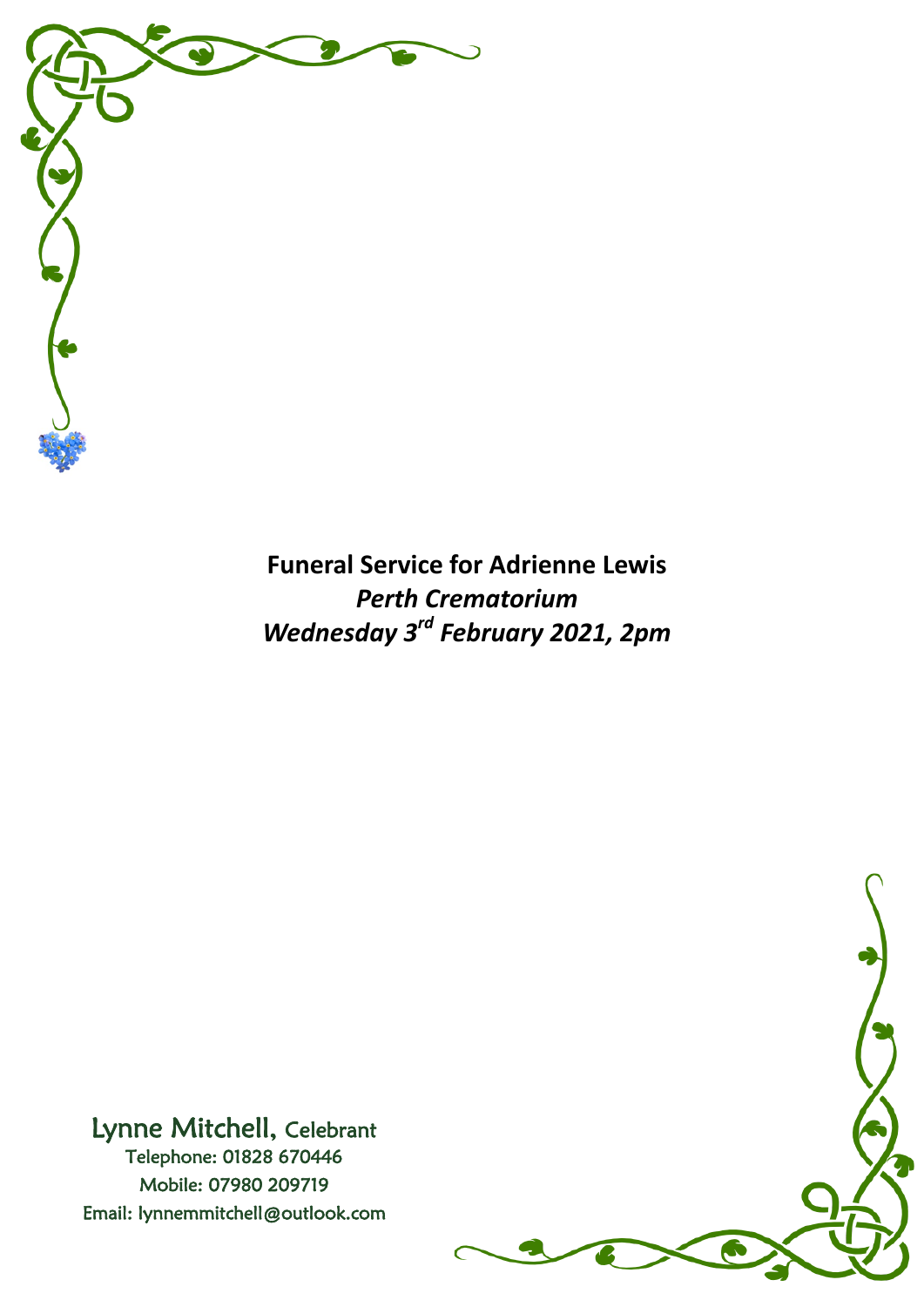Friends, welcome. We have come together both here and online to pay tribute to the life of, and remember with love, Adrienne Lewis. We come to remember all that she was to each of us, and to support those who will miss her most. She was an incredible woman whose life story is rich and interesting: she has served her country, travelled widely, written books, loved and been loved and has left an indelible mark on all those who loved her. Though she herself wanted as little ceremony around her funeral as possible, today we pause to remember her and the contribution she has made to the lives she has touched.

#### EULOGY

Adrienne Elizabeth Hill was born on the 20<sup>th</sup> October 1937 in Bristol. daughter of James, who was in the Merchant Navy, and Queenie, her mum, and sister to Alan.

Alan remembers a childhood affected of course by the war and recalls how their house was bombed out  $-$  windows smashed and the building damaged during one of the air raids. For a time, the family were evacuated out to Bolton-le-Sands in Lancashire where they stayed with a family until just after Alan started school. The Hill family moved to Shropshire and dad James worked for a time with the Rootes Group, car manufacturers, in Liverpool before the family moved again, this time to Shawbury where James and Queenie took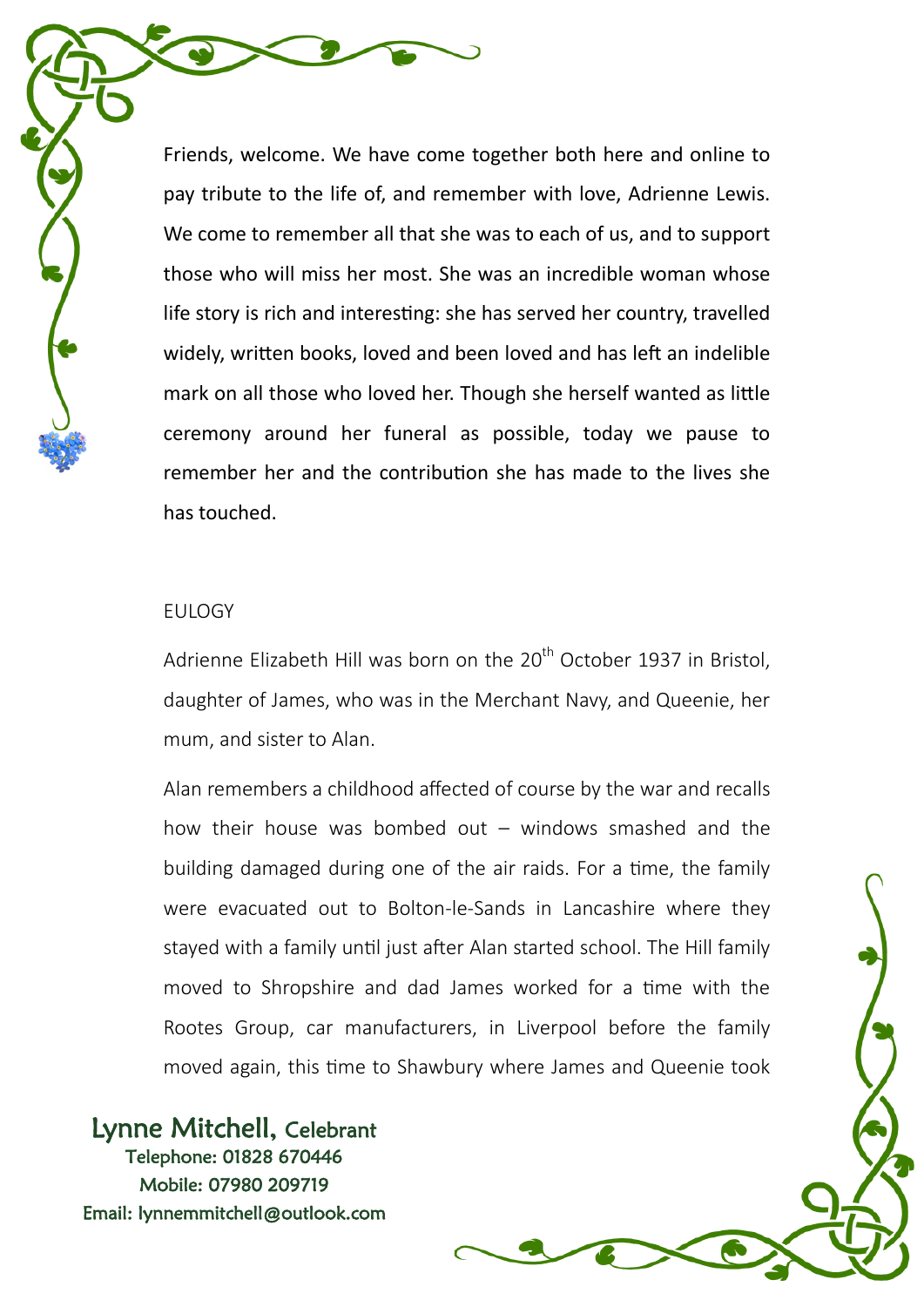on the Fox and Hounds pub and five acres of land. Alan remembers how on VE day the pub ran out of beer!

Queenie had a great love of the outdoors which she passed on to both her children and they often went on trips with the Holiday Fellowship, to Portinscale, the Black Mountains and the Lake District.

The family moved from Shawbury, ending up in Whitchurch. Adrienne travelled by train daily to attend Shrewsbury High School and then studied at London University's Holloway College, gaining her degree in English and then taking a secretarial course which led her to taking a job for a year in London as a secretary. Throughout her teens, Adrienne volunteered as a staff member for Holiday Fellowship, honing her orienteering, and mountaineering skills, climbing almost all of the peaks in the Lake District and developing her sense of independence in various places, but especially in Ballachullish where she fell in love with Scotland.

Adrienne was interviewed in The Herald in 1996 and described how, in her early twenties she took a job as governess to a wealthy ranch owner's family in Brazil, enjoying riding the family's horses on the plains, or sitting in the evenings at the fireside as the gauchos told stories. The article described *"..an odd, lonely time, occupying the noman's land between the servants and the masters and forbidden to talk in Portuguese … cutting her off from most people on the ranch. And yet she stayed for a couple of years…"* remarking that *"being*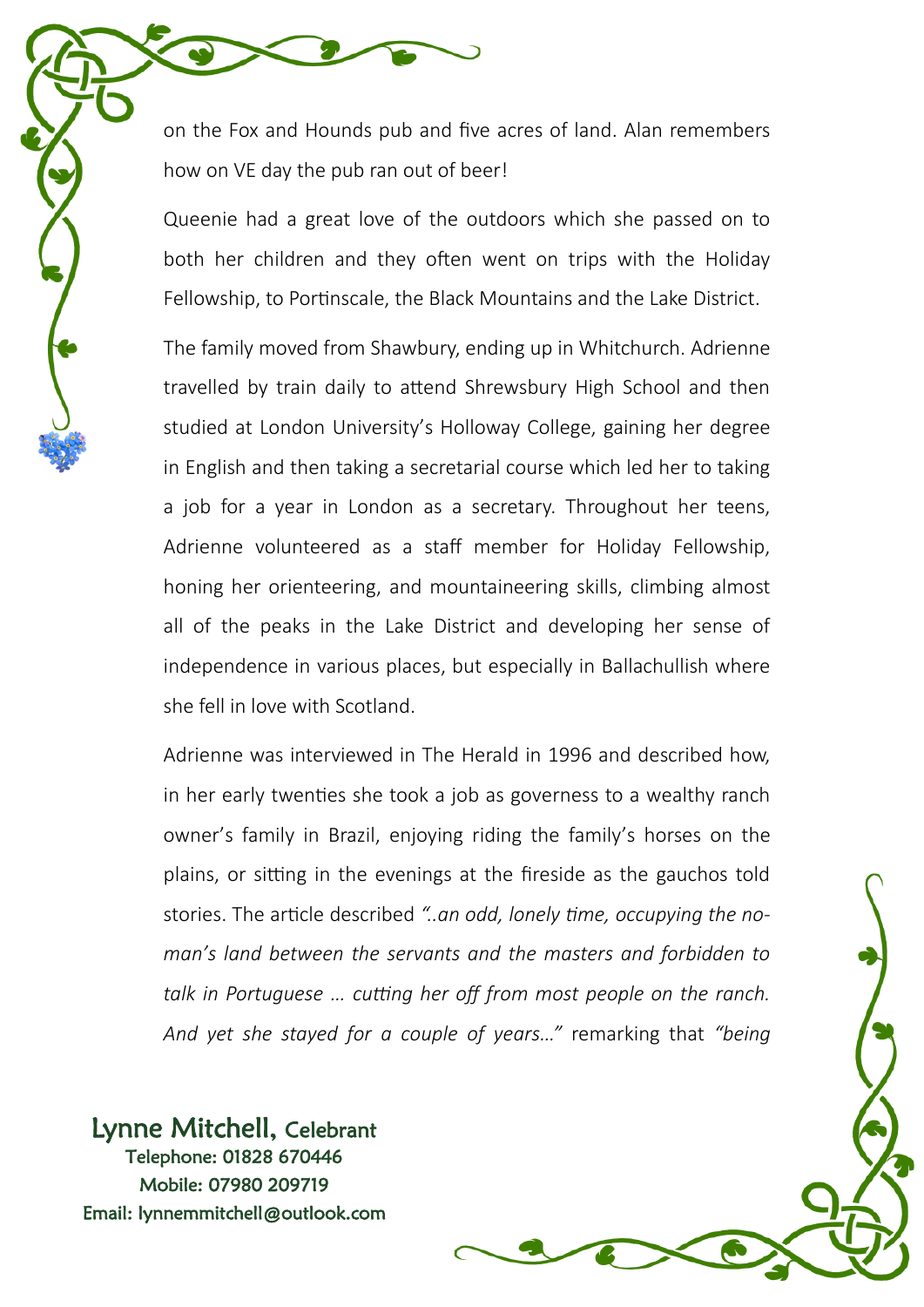## *alone has never bothered her".*

After leaving her job, she travelled in Brazil and America where she fell in love with an American diplomat, she taught English in Finland, Portugal and in Brazil before returning to Scotland, single and starting afresh. Allegedly, she stuck a pin in the map and made a life for herself in Glen Shee, working initially at the Spittal of Glen Shee Hotel. There she struck up a friendship with Dennis Winton who had taken over Dalmunzie Hotel and Adrienne joined him there to help run the hotel and build up their successful business. To the Winton children, she became part of the family and a very dear friend, and their friendships have lasted over decades. She was inspiring, independent, dedicated and determined; she loved to solve problems and faced obstacles on her own.

Adrienne was devastated when a fire destroyed Dalmunzie in 1974. She remembered: *"I lost everything I owned. I lost my books; that was a tremendous cut across one's reading life. I lost all those friends and companions. After the fire I tended to have nightmares and wake up, and the books weren't there, whereas if you wake up normally you can read a book. But they weren't there.*

*"Friends began to send things they thought I'd want, and the first things that arrived were the Oxford Book of Quotations and a Shakespeare, not clothes.*

*"I walked along the front of the house and, on the creeper there, I*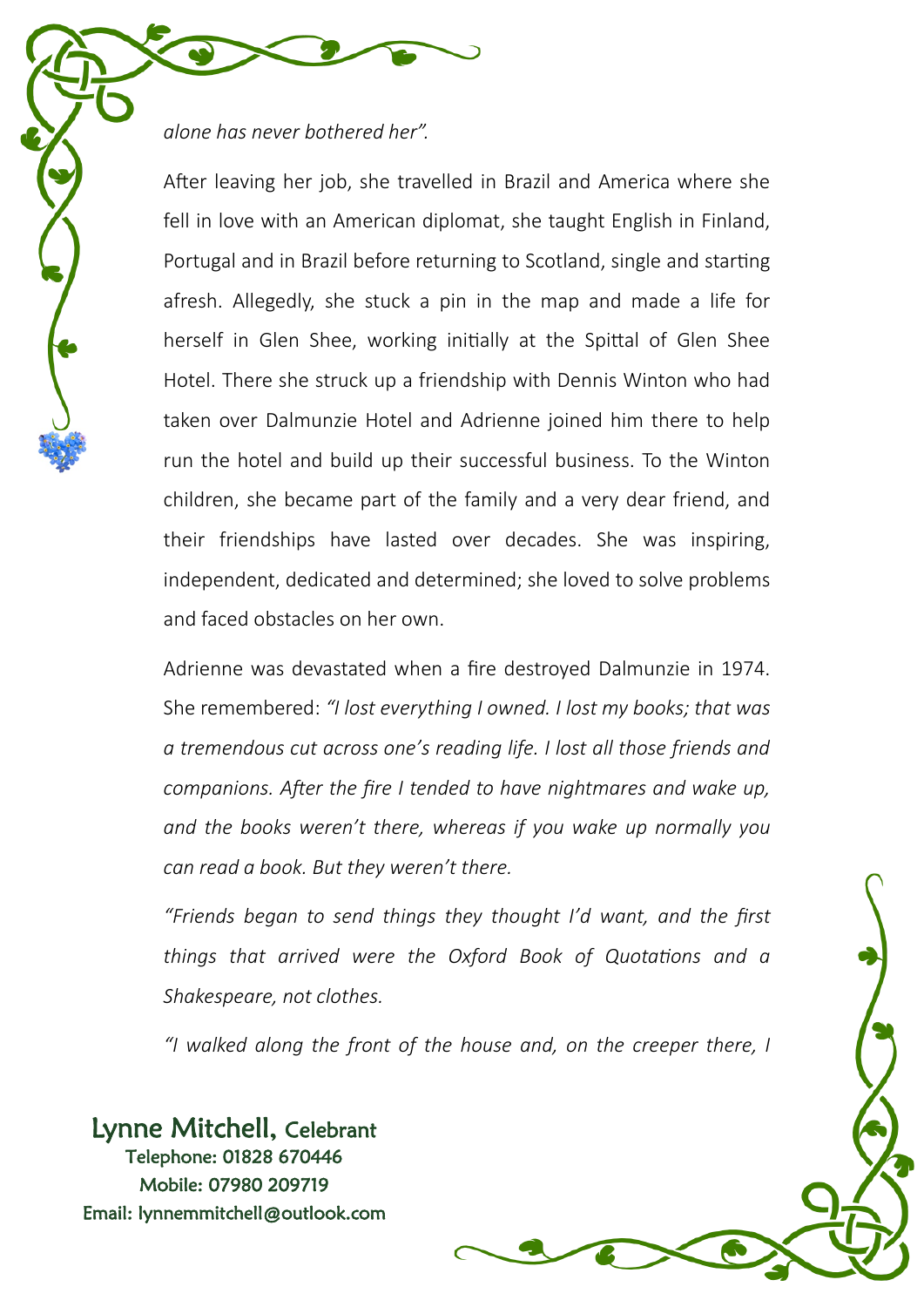*could pick off pages … I had to accept that there were just these fluttering pages left, and that was it."*

With her home and belongings destroyed, and her job with them, she joined the Women's Royal Air Force as one of the oldest female recruits they had ever had. She excelled in physical training, outperforming her much younger fellow recruits and quickly rising to becoming an ADC working for Brigadiers who she kept in order through her efficient, straight-thinking and fearless approach. She described her time in the RAF as "wonderful".

Alan tells me Adrienne remembered helping with the organisation prior to a visit by the Queen and, in the rehearsal, assumed the role of Her Majesty, taking much glee in running her colleagues ragged with requests to look at this, or explore that, or asking questions.

Whilst in the RAF she married Pat Lewis, and together they bought two cottages at Hillside in Bridge of Cally. When he was offered and accepted a commission to the Middle East, Adrienne didn't want to go, and the couple separated. She left the RAF having attained the rank of Flight Lieutenant and returned to start again once more in Perthshire, living in the cottages at Bridge of Cally.

Over the years she took part-time book-keeping work at the Blackwater Inn and the Kindrogan Field Centre, and later returned to Dalmunzie for Alex and Simon Winton, to support her lifestyle and her writing. She chose a simple, frugal life for herself, devoid of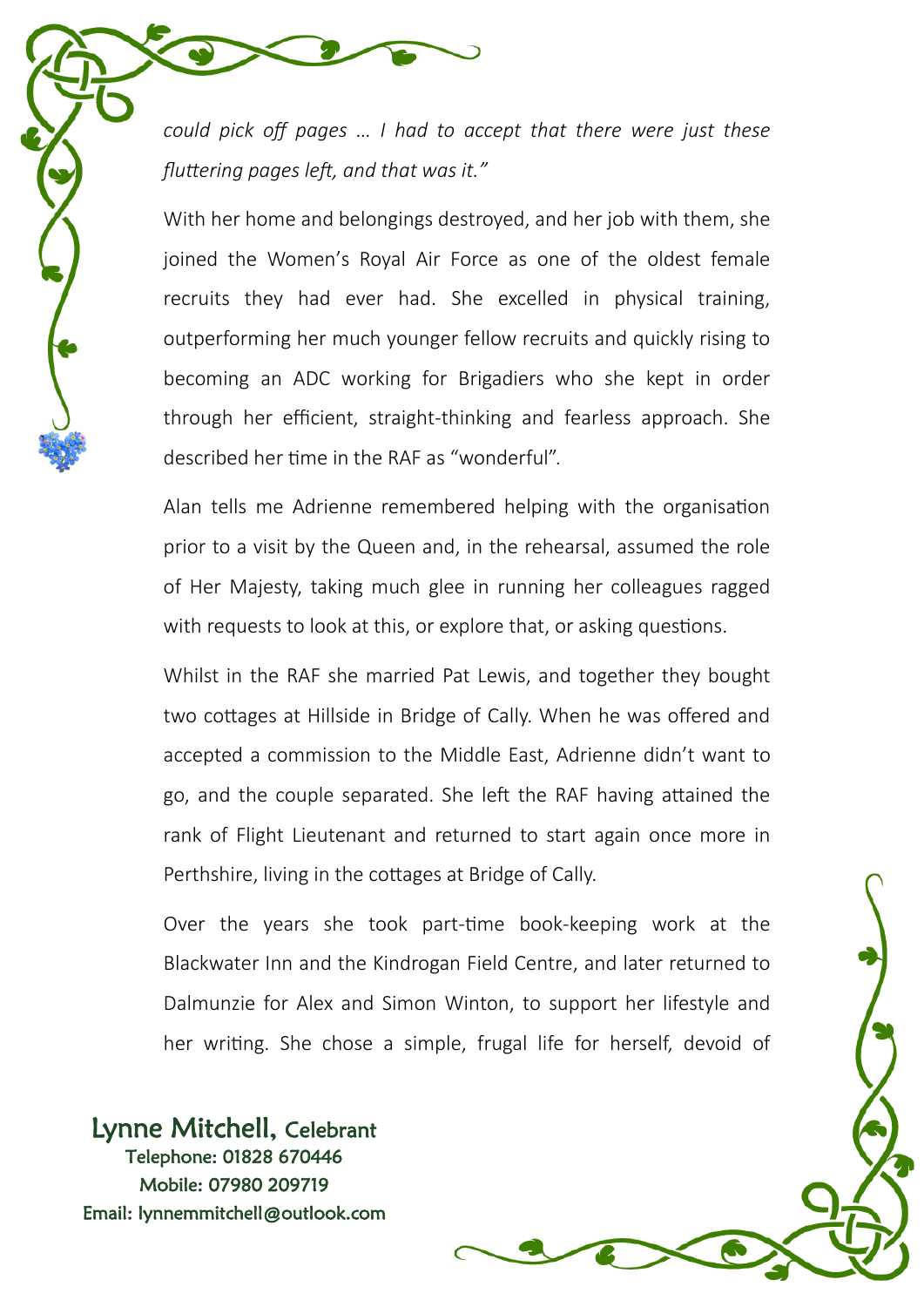She said in 1996, *"I find it very satisfying to live simply. I think losing everything you own teaches you that possessions don't matter at all, I haven't been in the least bit interested since then in owning anything at all."*

When she sold the cottages, she moved to Merklands to live, and after a happy time there, moved to Caladh at Kirkmichael. By this time, she was an established author published under the pseudonym Alexandra Raife – a name which, in a lovely tribute to them, combined her niece and nephew's names. Her books were set in Scotland and revolved around family and estate life, drawing perhaps on her own experiences and woven through with her imagination.

Of her daily routine she said: *"…I go for long walks and the characters take shape. People here are quite used to me walking around talking to myself. They just shake their heads and carry on fencing, or whatever.*

*"I start at four in the morning, and I write for a long time … after a few years I realised it was nine hours, and it was quite a lot longer that an ordinary working day. And then I go for a walk. But I have to start writing straight away. If I get up it's gone. I have to go out and saw logs, or something"*.

Adrienne said of her books: *"I never thought they'd be of the least interest to anyone. To me they're so ordinary, they are everyday life,*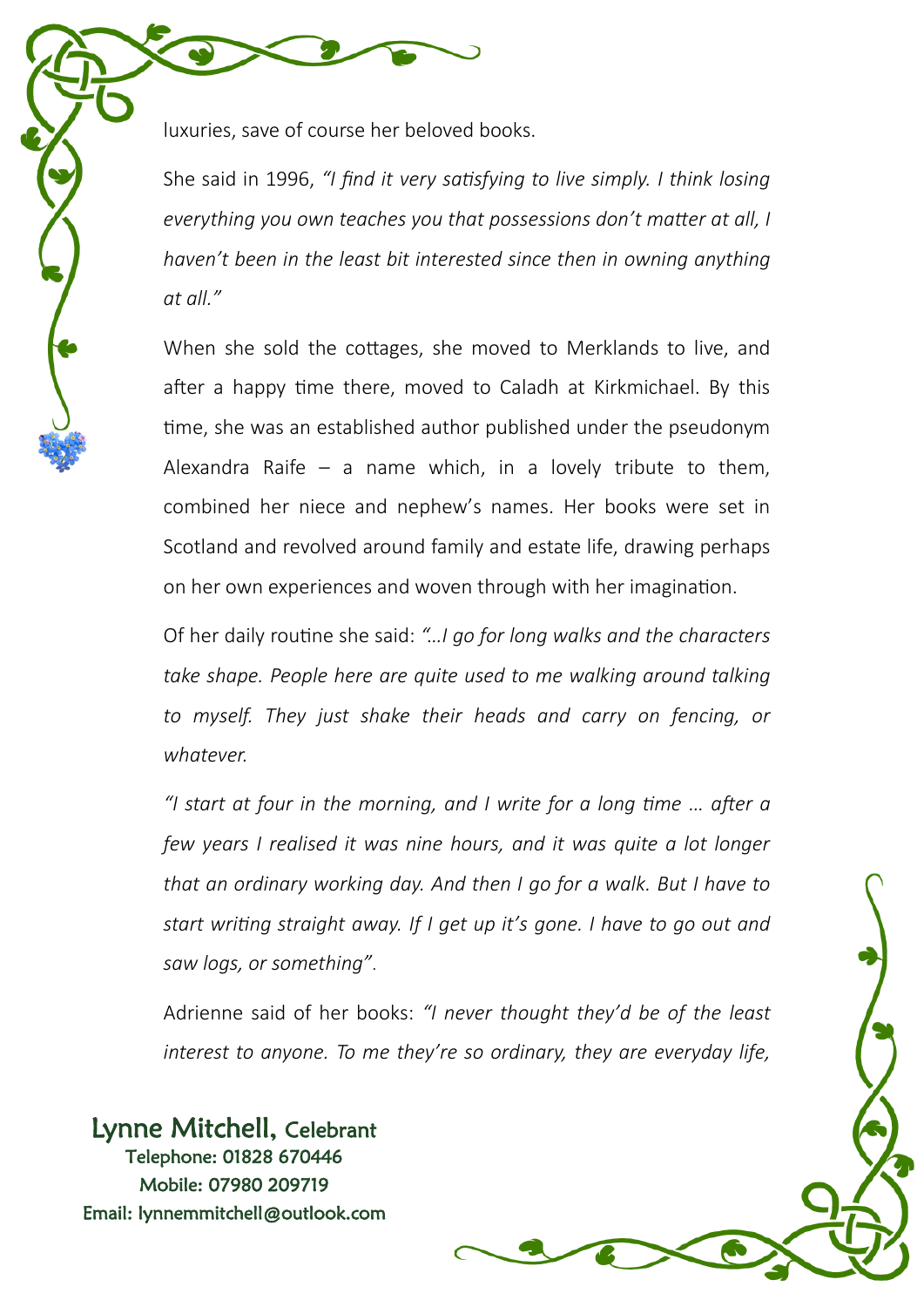*just for my own amusement…"*

The Herald's journalist Jane Scott said Adrienne left her with the impression that she had:

*…"a genuine astonishment that anyone would want to read her books, let alone publish them"* and there was "*possibly, the merest hint that other people's opinions do not, in any case, play a significant part in the scheme of things"*.

Over the years Adrienne has been Secretary at the Golf Club and a member of the Wednesday Ramblers Group, enjoying the company of others. She sought out company when she fancied, and was a very interesting conversationalist with a dry sense of humour, telling stories which were captivating and funny. People warmed to her easily, but Adrienne was always happy to return to her quiet life. She loved adventure, whether with a group or on her own, and was never happier than when she was in the fresh air with the sky above her and the wind in her face, says Steph. Her love of the mountains is, perhaps summed up in a quotation from Gwen Moffat's book "Space below my feet" which reads:

"*Life was the sound of crampons scrunching on snow, the lights of the refuge coming up, and Life was the power and the glory of all the mountains I had ever climbed - as I walked along the frontier in the moonlight".*

Adrienne was not one to sit around idly, she was always active and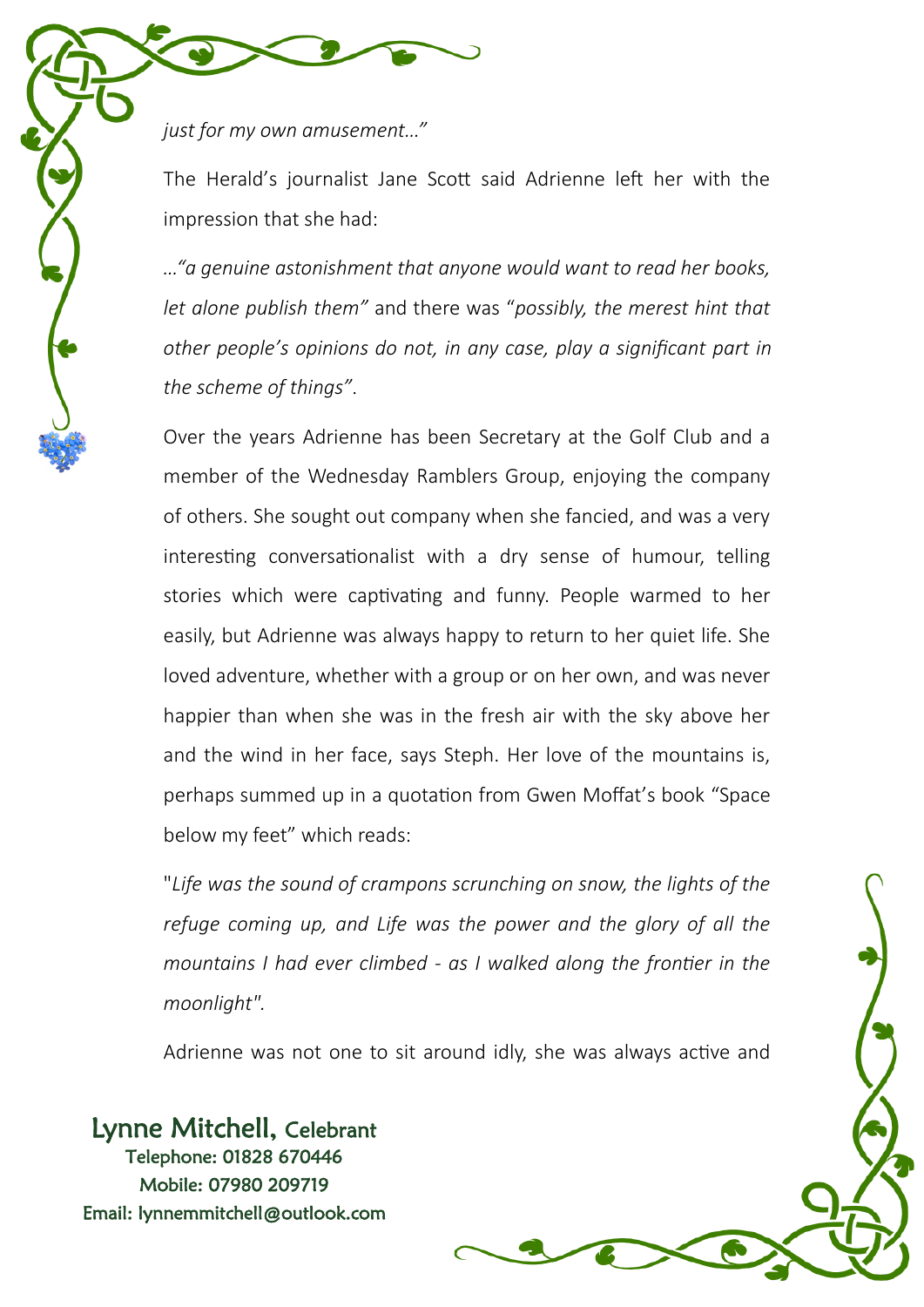busy, writing or reading and was a regular visitor to the library. She loved all types of literature, but especially true stories and revelled in the details of historical events like battles and biographies.

She was resourceful, never wasting anything which could be reused, recycled, remade or refashioned. She didn't spend money frivolously and hated waste and whilst she hated cooking, she was an expert forager – her nettle soups were delicious. Steph was telling me that Adrienne, to save money, would only heat one room in the house and remained fiercely independent and always resourceful despite the increasing difficulties which come with age. Steph tells me that she always found a way to cope - so if the usual way of doing something didn't work, she found a different way, adapting to new circumstances.

About three years ago, Adrienne made the decision to retire down to Ericht Court in Blairgowrie, enjoying new walks and talking to everyone she met with interest and a smile. She was an avid watcher of Six Nations rugby, Wimbledon and cricket, and although not a sportswoman in this way she thoroughly enjoyed watching folk at the top of their sports. What`s more she would remember all the players names! She liked to compete with herself over a game of Scrabble during the ad breaks on the tv, keeping her mind active with Suduko and crosswords and, when the weather kept her indoors, kept herself fit by climbing all the stairs in the building.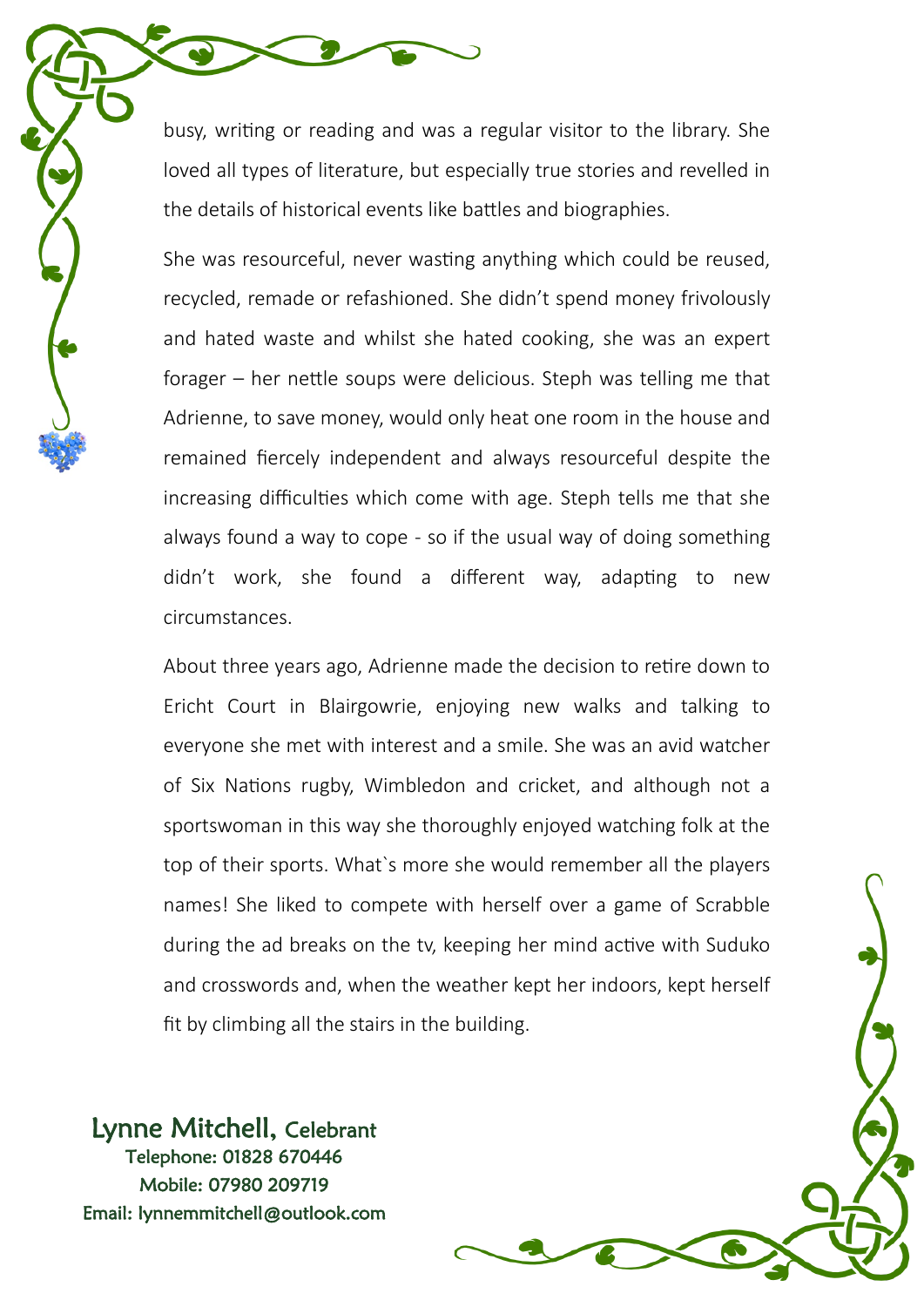Our thanks go to Heather at Ericht Court who took such great care of Adrienne and showed her such kindness in her time there, and also to the excellent staff at PRI who tended her in her last hours. Adrienne died peacefully in the early hours of January the  $19^\text{th}$ .

Jane Scott wrote: *"The perfect life does not fall into your lap, and you have to work hard at achieving it, especially if you intend to do it independently…".* I don't know about you, but I think Adrienne has done just that, and more. She has lived a full life, loving others, demanding little of others; she has been a loyal companion and friend, an inspiration to others.

Jennifer remembers Adrienne, writing: *"Adrie has been part of the Winton family for over fifty years.*

*"You can't help getting older but you don't have to get old." Adrie certainly didn't. She always seemed young at heart and enjoyed everything she did.*

*Adrie knew what she wanted from life and, despite some difficult times, made sure it happened.*

*Adrie will be so greatly missed by all the family and friends."*

Through the books she wrote Adrienne has brought hours of pleasure to so many people. She has lived her life well, in her own inimitable style and she will be sorely missed by all whose lives were touched by knowing her.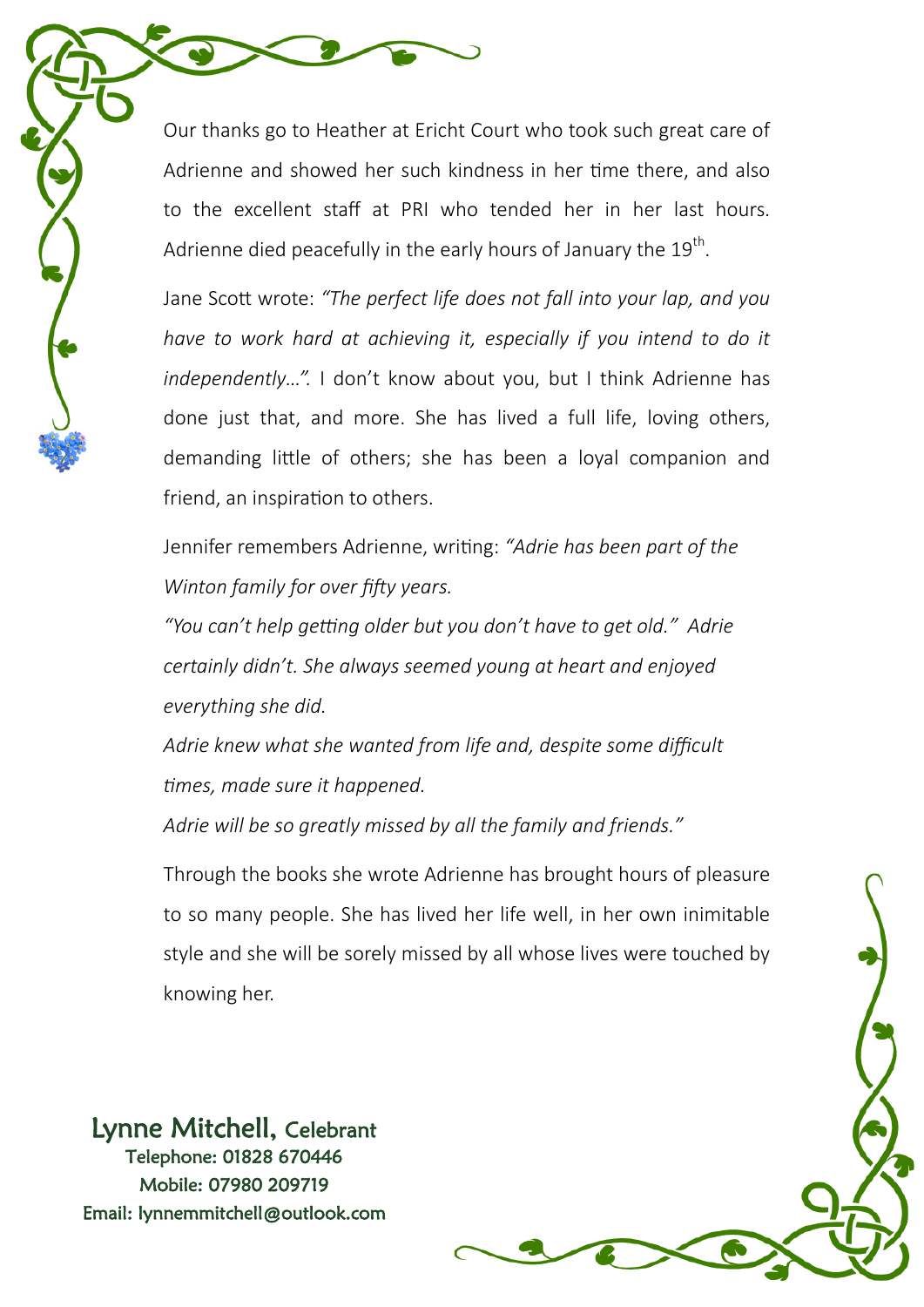I'd like to share a poem Adrienne enjoyed:

*Inversnaid* 

*This darksome burn, horseback brown, His rollrock highroad roaring down, In coop and in comb the fleece of his foam Flutes and low to the lake falls home.*

*A windpuff-bonnet of fáwn-fróth Turns and twindles over the broth Of a pool so pitchblack, féll-frówning, It rounds and rounds Despair to drowning.*

*Degged with dew, dappled with dew Are the groins of the braes that the brook treads through, Wiry heathpacks, flitches of fern, And the beadbonny ash that sits over the burn.*

> *What would the world be, once bereft Of wet and of wildness? Let them be left, O let them be left, wildness and wet; Long live the weeds and the wilderness yet.*

### **TIME FOR REFLECTION:**

Let's take a moment to pause in silent prayer or with your own private memories of Adrienne as you knew her best: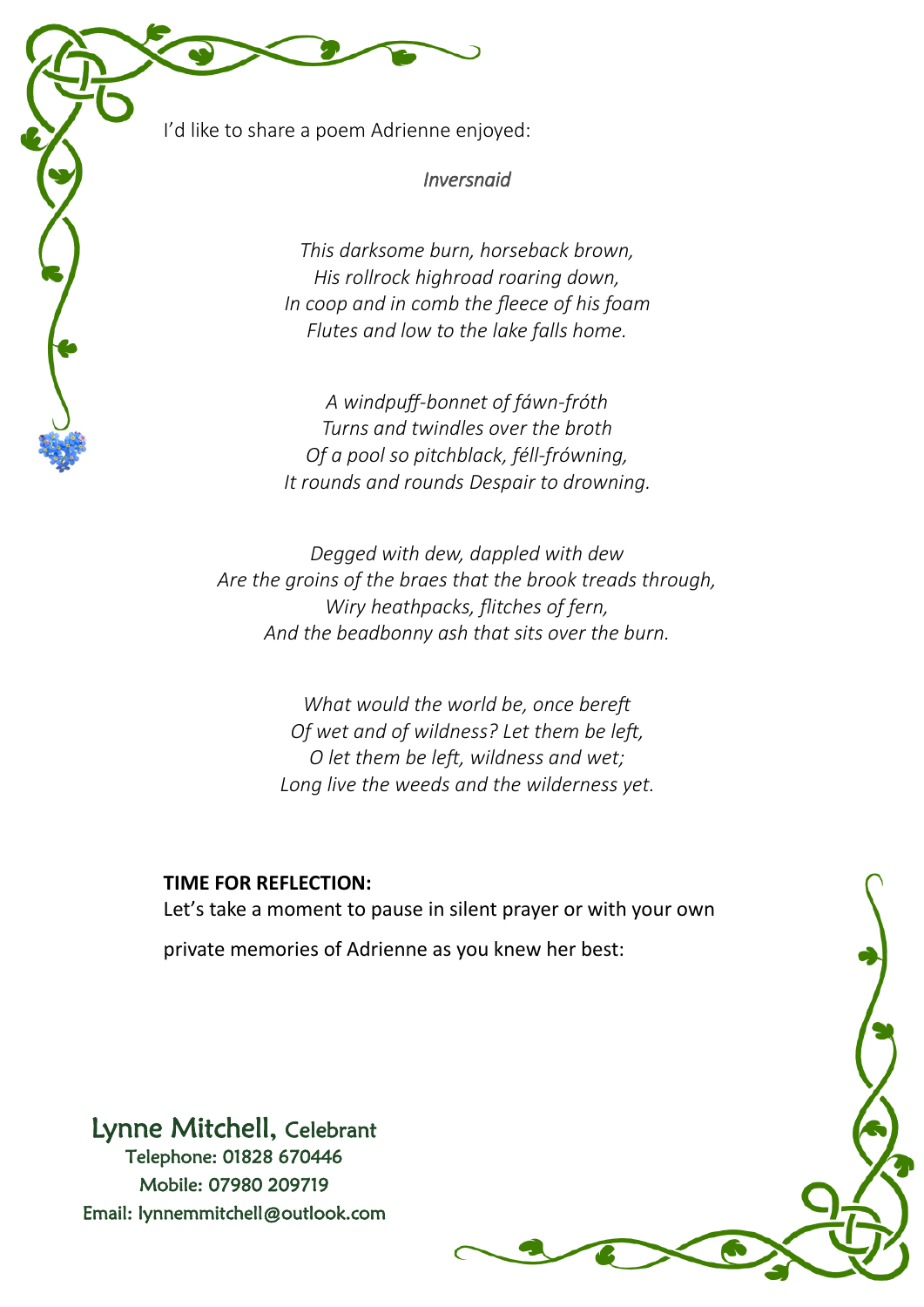# **THE COMMITTAL**

Adrienne, you have lived your life with love. We are grateful for the times we have had with you, For the memories we have made with you, For the times we have shared together. And although there is sadness as we say goodbye, there is gratitude for your life. Rest now at the end of your days. Rest in the hearts and minds of all those who knew and loved you, as we, with love, let you go in peace.

I'd like to share another poem, this time by Mabeel Easley. Perhaps the words will stay with you as you remember Adrienne and all that she has been to each of you:

## **Miss me but let me go**

*When I come to the end of the road And the sun has set for me, I want no tears in a gloom-filled room, Why cry for a soul set free?*

*Miss me a little – But not for long And not with your head bowed low, Remember the love that we once shared, Miss me – But let me go.*